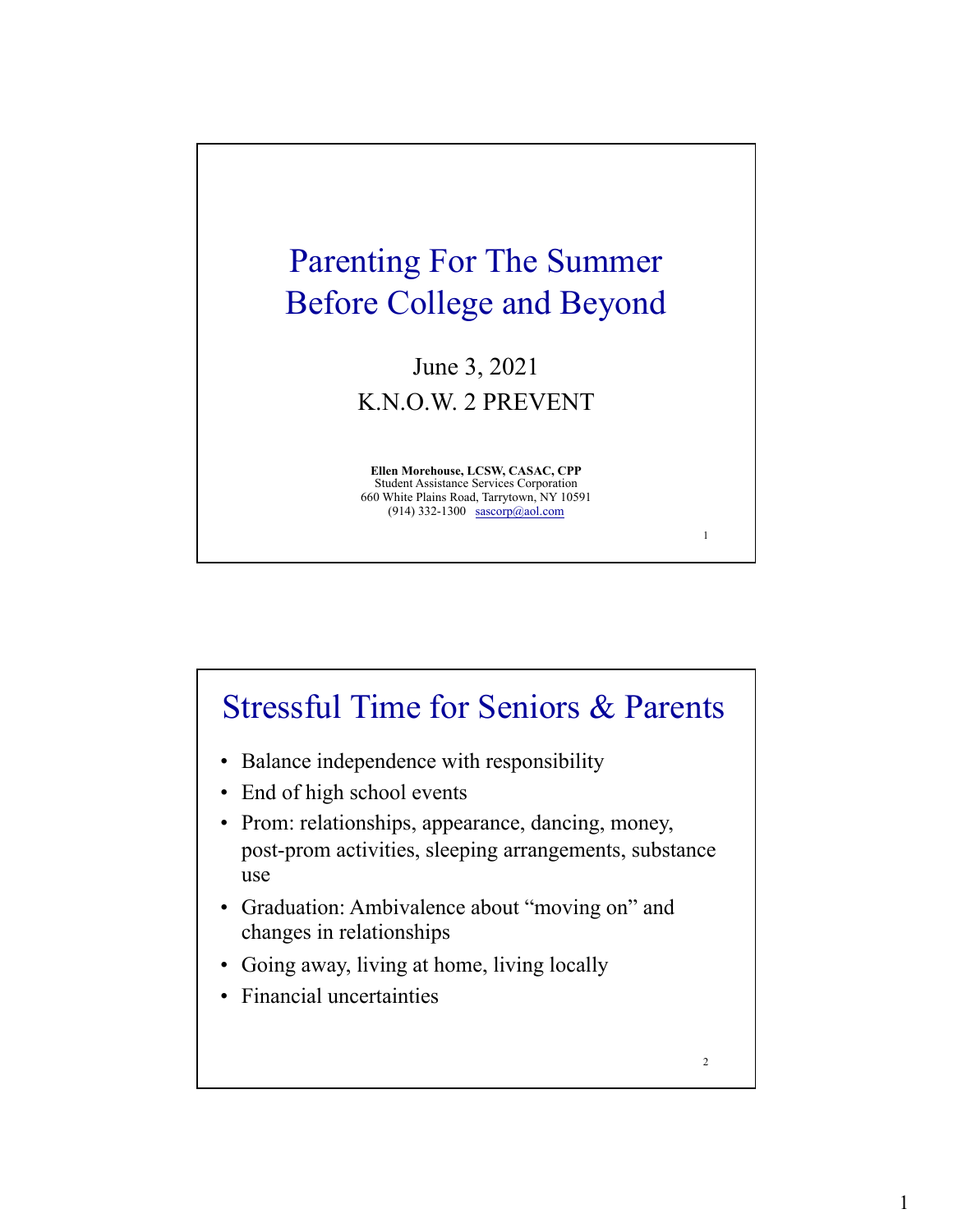### Goal & Tasks

Goal: To launch a healthy senior

- Who is your teen?
- How do others perceive them?
- What do they need?

#### Tasks:

- Identity formation
- Separation

## 4 Tips For Parents Who is your senior? Perception of others? 1. Temperament 2. Appearance 3. Abilities and Skills: • Social • Artistic • Musical • Study • Intellectual • Organization • Athletic • Financial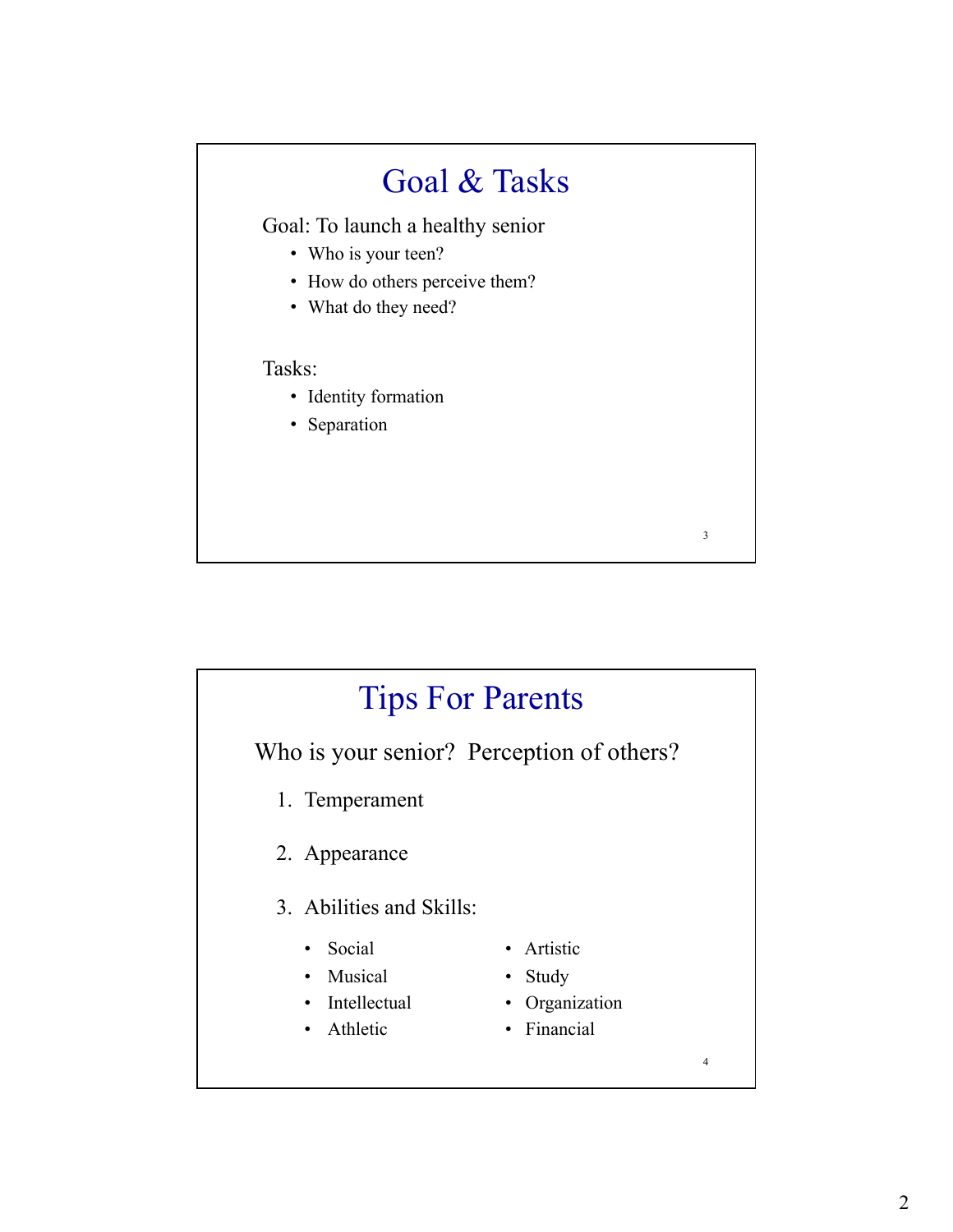#### Prepare your senior for being

- a smaller fish in a big pond
- a larger fish in a big pond
- a smaller fish in a small pond
- a larger fish in a small pond

#### Teach skills now

5

- 1. Social
	- starting and ending conversation
	- refusal
	- communication
	- assertive vs. aggressive
- 2. Relaxation & recreation
- 3. Stress management
- 4. Anger management
- 5. Time management
- 6. \$ management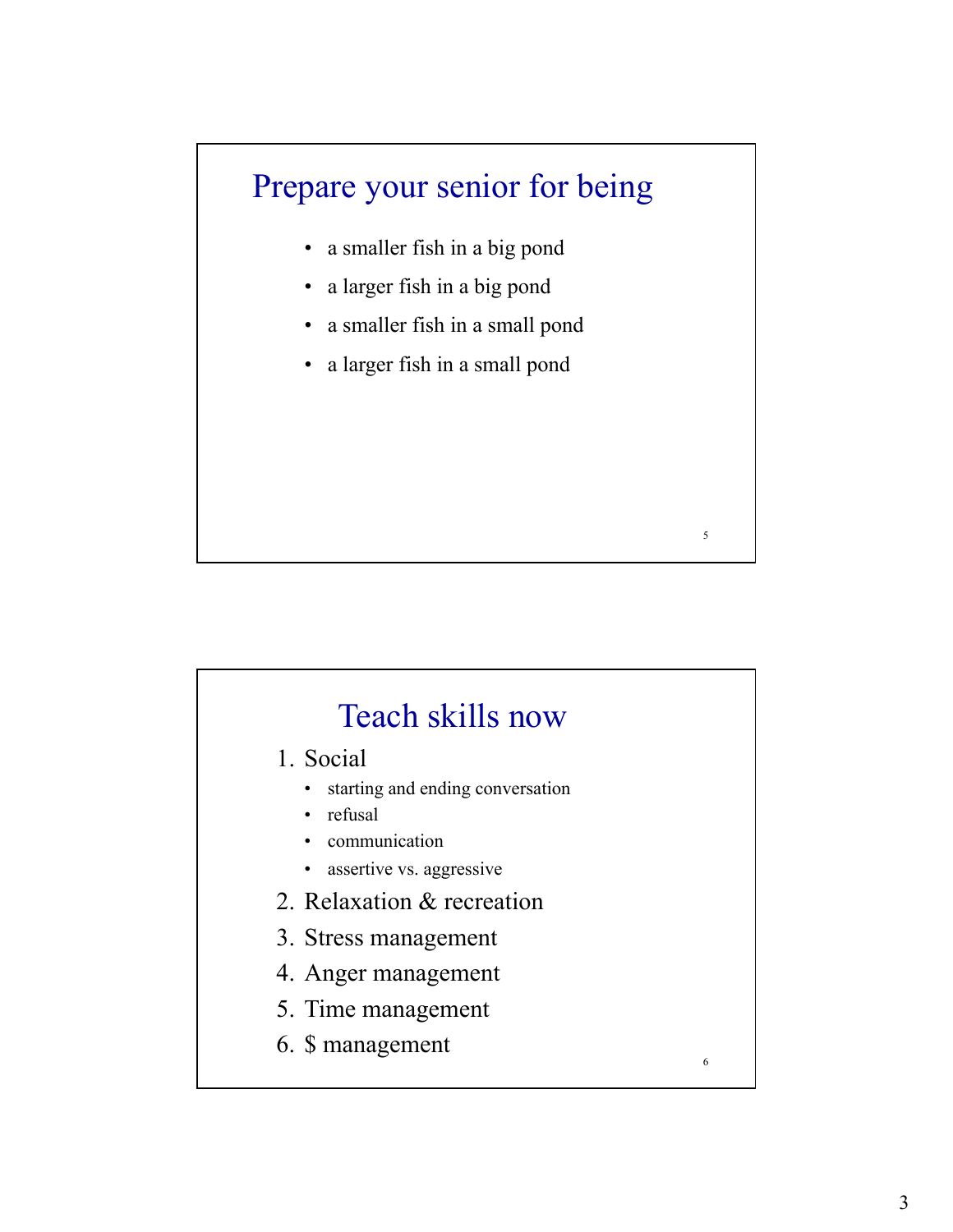## Encourage/provide opportunities to practice skills

- volunteer activities
- employment
- situations with unfamiliar people
- situations with friends/peers